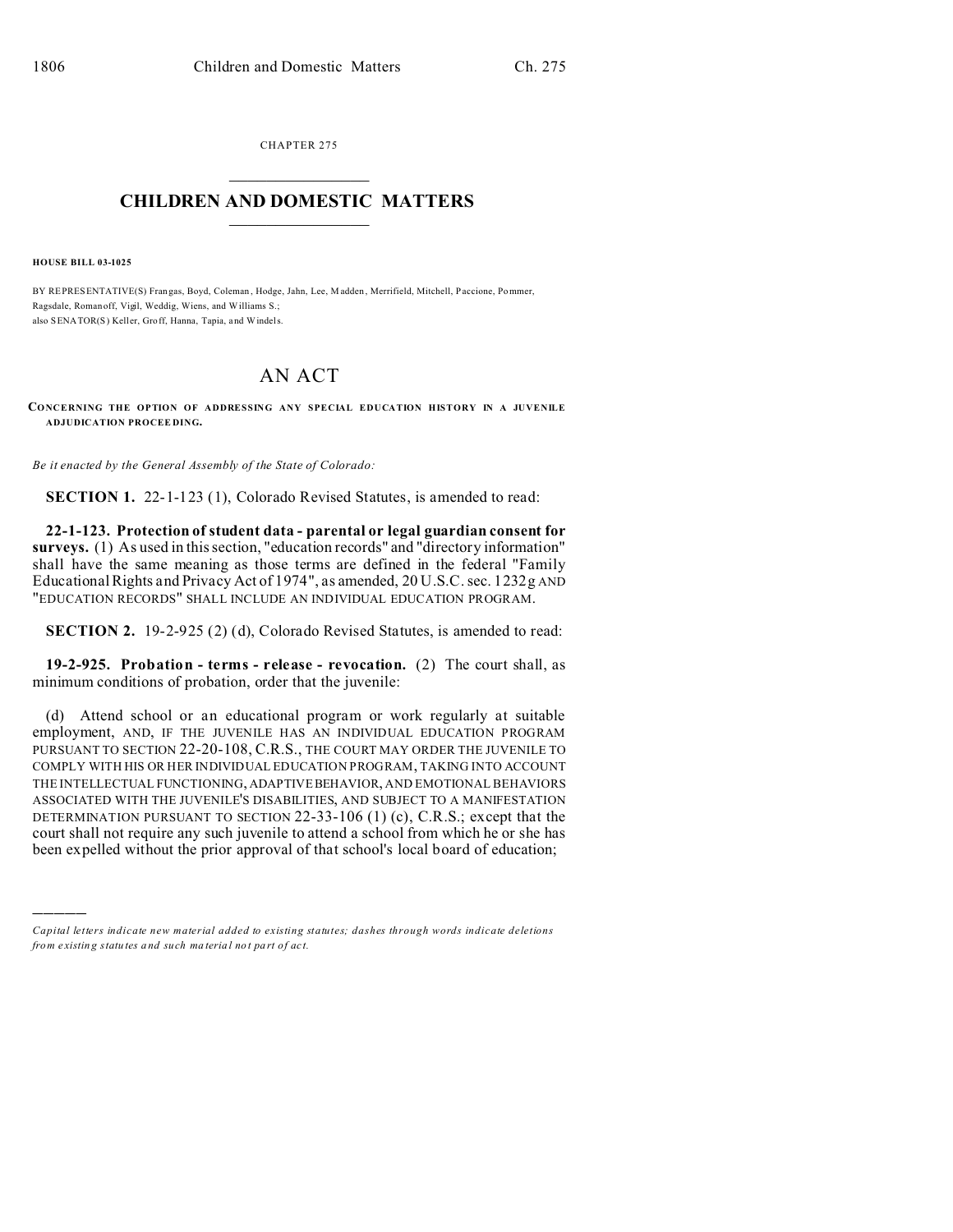**SECTION 3.** 19-2-905 (1) (a), Colorado Revised Statutes, is amended to read:

**19-2-905. Presentence investigation.** (1) (a) Prior to the sentencing hearing, the juvenile probation department for the judicial district in which the juvenile is adjudicated shall conduct a presentence investigation unless waived by the court on its own determination or on recommendation of the prosecution or the juvenile. The presentence investigation shall take into consideration and build on the intake assessment performed by the screening team. The presentence investigation may address, but is not limited to, the following:

(I) The details of the offense;

(II) Statements made by the victims of the offense;

(III) The amount of restitution, if any, that should be imposed on the juvenile or the juvenile's parent, guardian, or legal custodian;

(IV) The juvenile's previous criminal record, if any, if the juvenile has not been adjudicated for an act that constitutes unlawful sexual behavior as defined in section 16-22-102 (9), C.R.S.;

(V) Any history of substance abuse by the juvenile;

(VI) The juvenile's education and employment history, INCLUDING ANY SPECIAL EDUCATION HISTORY AND ANY CURRENT INDIVIDUAL EDUCATION PROGRAM THE JUVENILE MAY HAVE PURSUANT TO SECTION 22-20-108, C.R.S.;

(VI.5) THE JUVENILE'S EMPLOYMENT HISTORY;

(VII) The juvenile's family;

(VIII) The juvenile's peer relationships;

(IX) The status of juvenile programs and community placements in the juvenile's judicial district of residence;

(X) Other related material;

(XI) Review of placement and commitment criteria adopted pursuant to section 19-2-212, which shall be the criteria for any sentencing recommendations included in the presentence investigation;

(XII) Assessment of the juvenile's needs; and

(XIII) Recommendations and a proposed treatment plan for the juvenile.

**SECTION 4. Effective date.** This act shall take effect at 12:01 a.m. on the day following the expiration of the ninety-day period after final adjournment of the general assembly that is allowed for submitting a referendum petition pursuant to article V, section 1 (3) of the state constitution; except that, if a referendum petition